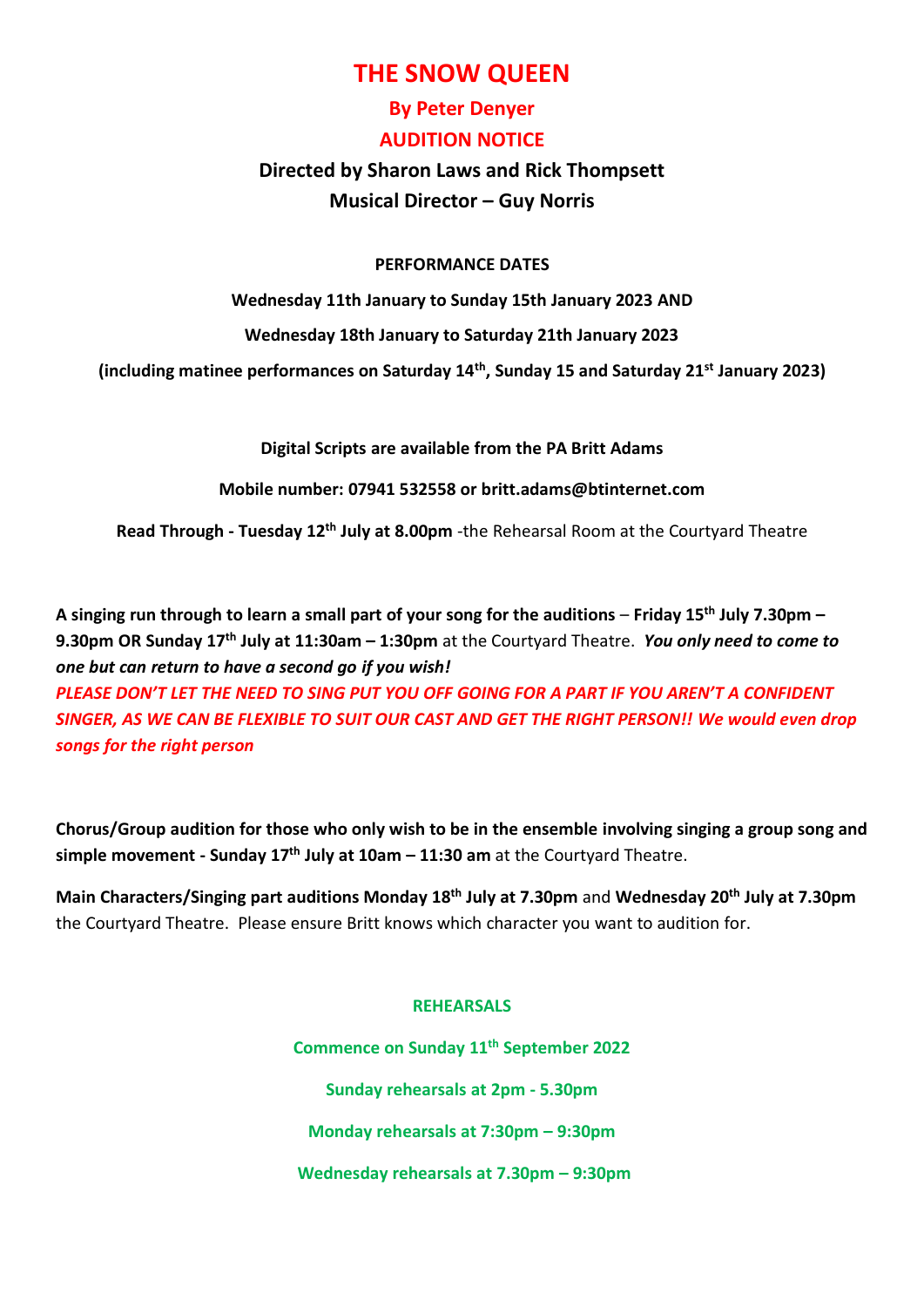### **Synopsis**

**Settings:** The attic, The road North/South, The forest of Birds, The Ice Corridor, The Palace Gardens, The Great Hall of the Palace, The Robber Camp, The Eskimo Village, The Ice Palace, The Palace Ballroom.

The Snow Queen is not a traditional pantomime but a 'Fairy Tale' and a wonderful Adventure Story. Our young heroine Gerda sets off in search of her friend Kay and rescues him from the icy clutches of the Snow Queen. Her epic journey involves her meeting a wide variety of characters and leads her into many scrapes and adventures.

This is a fun, family production with music and dancing. There are lots of opportunities for both young and old to join us in a cast of many with major and minor roles (minimum age 7).

There are chorus parts involving ensemble singing and movement.

Individual parts- some of which involve singing (This is indicated below). If you take on a smaller role or one only involved in either act 1 or Act 2 there will be opportunities to be involved in other scenes as a member of the chorus. Some roles can be doubled up depending on how many we have auditioning…

### **Characters and Audition Pieces:**

**Hans Christian Anderson- warm and charming, who talks to the audience (SINGING larger adult male part) -** Page 01 to 01 Anderson Exit

**Oldest Eskimo in the World- name says it all! (Act 2 only, adult male part) -** Page 49 to 51 Exit old Eskimo Music cue 18

**The Snow Queen – imposing and seductive (SINGING large adult female part) -** Page 46 to 48 They have no choice but to follow

**Kay – a very modern male teenager, determined to do well but with an air of arrogance (large youth part) -** Page 01 to 03 Music Cue 3

**Gerda – a brave determined girl (SINGING large youth part)** - Page 01 to 03 Music Cue 3

**Granny – honest, hardworking and loving (SINGING larger adult female part) -** Page 06 to 07 From Granny gets tea pot to Music cue 4

**The Old Eskimo Woman- name says it all again! (Act 2 only, adult female part) -** Page 49 to 51 Exit old Eskimo Music cue 18

**Igor The Henchman – an incompetent comedy villain (SINGING large older youth/adult male part) -** Page 54 to 54 From top to Igor exits

**Prince Erik- easy going and laid back being the only person who can cope with Katrina (SINGING larger youth or adult male part)** - Page 32 to 34 From the Captain exits to enter Corr and Cora